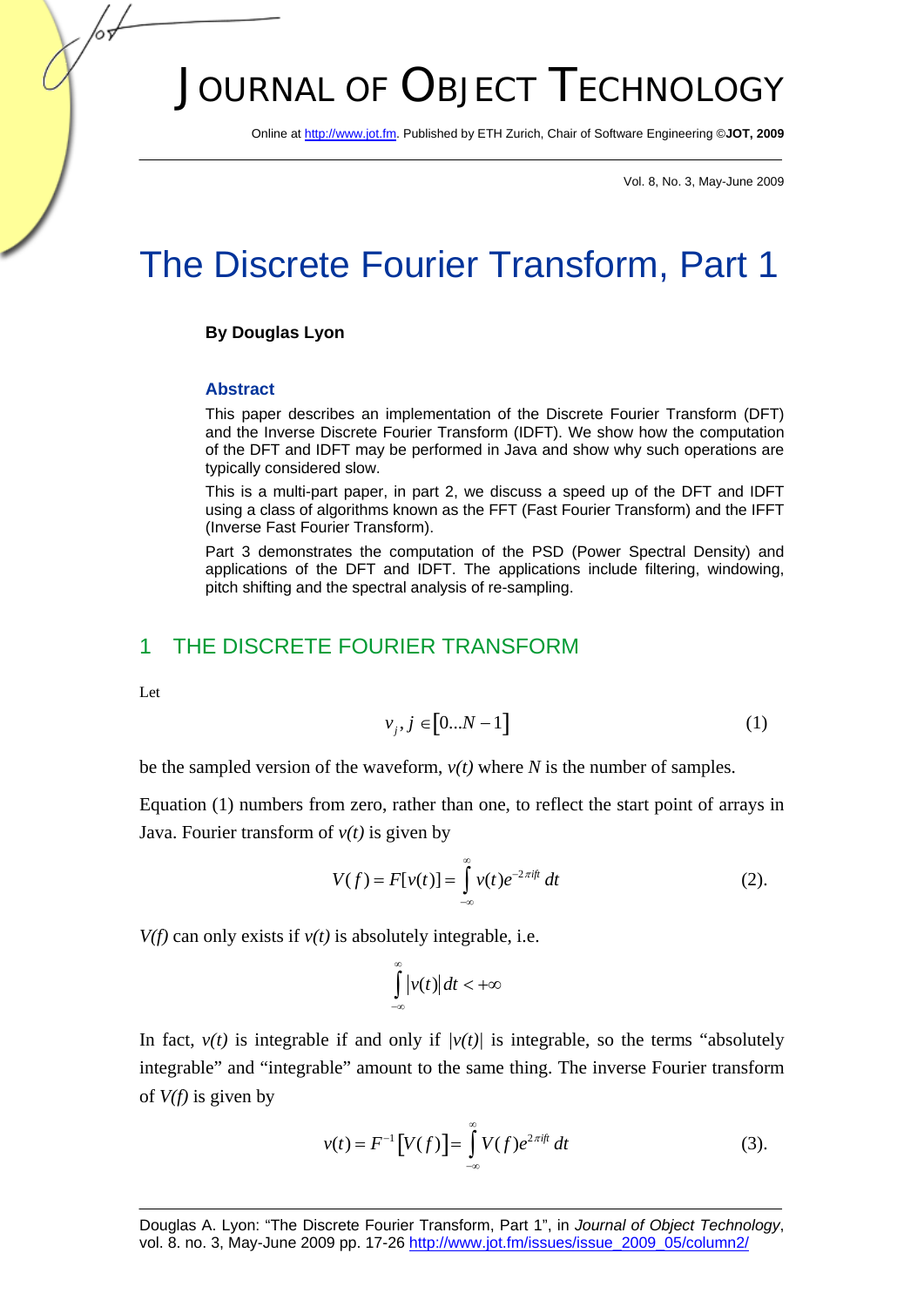In order to compute (2) for the sampled waveform of (1), we use the DFT:

$$
V_k = \frac{1}{N} \sum_{j=0}^{N-1} e^{-2\pi i j k/N} v_j
$$
 (4).

Using Euler's relation

$$
e^{i\theta} = \cos\theta + i\sin\theta \tag{4a}
$$

In the kernel of the transform in (4) to be re-written as:

$$
e^{-2\pi i j k/N} = \cos(-2\pi j k / N) + i \sin(-2\pi j k / N)
$$
 (4b).

An even function is one that has the property that  $f(-x) = f(x)$ . An odd function has the property that  $f(-x) = -f(x)$ . Using this definition,  $sin(-\theta) = -sin \theta$ , is an odd function and, since  $\cos(-\theta) = \cos \theta$ , cosine is an even function. Using the odd-even function properties of sine and cosine, we rewrite (4b) as:

$$
e^{-2\pi i jk/N} = \cos(2\pi jk/N) - i\sin(2\pi jk/N)
$$
 (4c).

Substituting (4c) into (4) we obtain:

$$
V_k = \frac{1}{N} \sum_{j=0}^{N-1} \left( \cos(2\pi jk/N) - i \sin(2\pi jk/N) \right) v_j \tag{5}.
$$

When implementing the Java program we compute the real and imaginary parts of (5) using:

```
for(int j = 0; j < N; j++) {
    twoPijkOnN = twoPikOnN * j; 
   r_{data[k]} += v[j] * Math.cos(twoPijkOnN);
   i data[k] -= v[j] * Math.sin( twoPijkOnN );
 } 
r_{data[k]} /= N;
i data[k] /= N;
```
The above loop is executed N times, dividing the spectrum into *N* buckets. Each spectral bucket is accessed using the *frequency index*, *k*. The frequency of bucket *k* is given by:

$$
f_k = \frac{k}{N\Delta t} \tag{6}
$$

The sampling period,  $\Delta t$ , is computed from the sampling rate:

$$
\Delta t = 1/f_s \tag{7}.
$$

Equations (5) and (6) show that the spectrum is described by integral harmonics of  $f_s/N$ . For example, suppose that the sampling rate,  $f_s$ , is 8000 Hz and that the number of points is 2048; then the smallest change in frequency that can be detected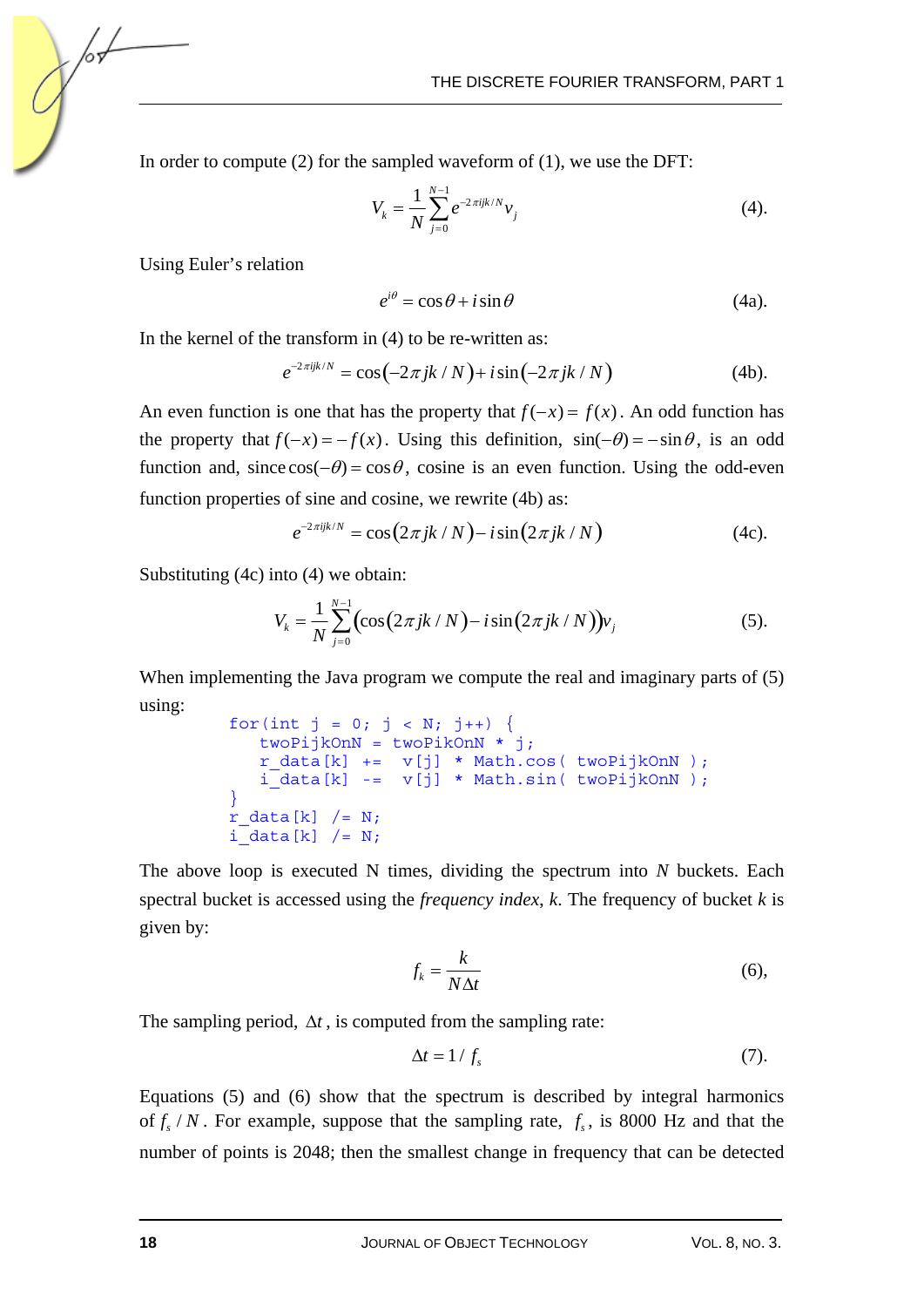is given by  $f_1 = \frac{1}{2048}$ 8000  $\approx$  4*Hz*. Therefore, integral harmonics of 4 Hz will be used

to approximate *v(t)*.

public class FFT {

The psd (Power Spectral Density) gives the power at a specific frequency index,  $psd<sub>k</sub>$ . We compute the power at any  $f_k$  by summing the square of the real and imaginary components of the amplitude:

$$
psdk = real2(Vk) + imaginary2(Vk)
$$
 (8).

The amplitude spectral density is given by the square root of the power spectral density. An implementation of the DFT follows:

```
double r data[] = null;double i data[] = null; ... 
 public double[] dft(double v[]) { 
 int N = v.length;double t imq, t real;
  double twoPikOnN; 
  double twoPijkOnN; 
  // how many bits do we need? 
 N = log2(N); //Truncate input data to a power of two 
 // length = 2** (number of bits).
 N = 1 < N;double twoPiOnN = 2 * Math.PI / N; // We truncate to a power of two so that 
  // we can compare execution times with the FFT. 
  // DFT generally does not need to truncate its input. 
 r_{data} = new double [N];
  i_data = new double [N]; 
 double psd[] = new double[N];
  System.out.println("Executing DFT on "+N+" points..."); 
 for(int k=0; k<N; k++) {
    twoPikOnN = twoPionN *k;for(int j = 0; j < N; j++) {
        twoPijkOnN = twoPikOnN * j; 
       r \text{ data}[k] += v[j] * \text{Math.} \cos(\text{twoPi} / k \text{OnN});
```
/sŁ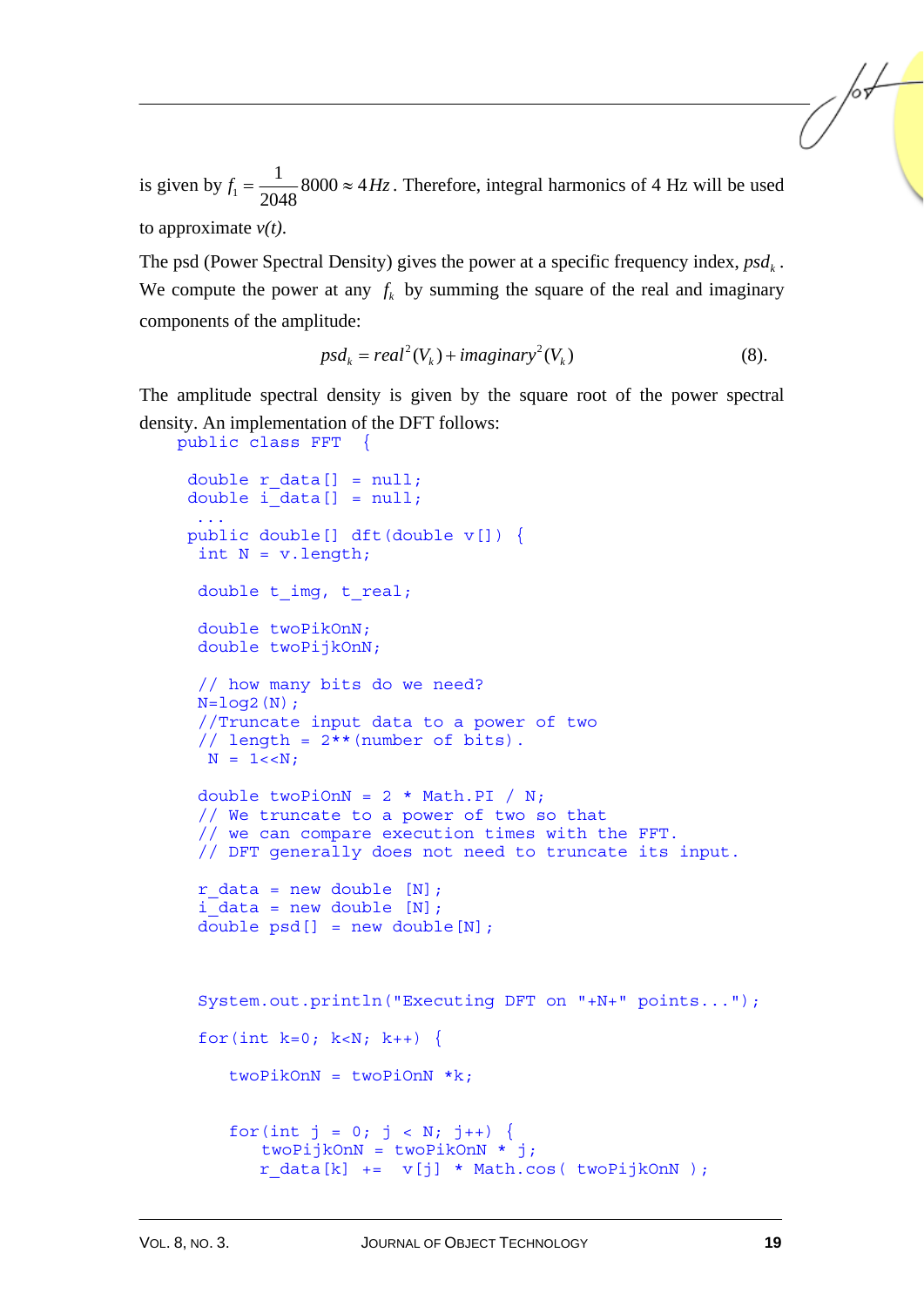```
i_{data[k]} -= v[j] * Math.sin( twoPijkOnN );
       } 
      r data[k] / = N;i\_data[k] /= N;
      psd[k] =r data[k] * r data[k] +
         i data[k] * i data[k];
\rightarrow }
    return(psd); 
  }
```
## 2 BIT COMPUTATIONS AND A LOG REVIEW

The log function is defined by:

if  $x = a^y$  then  $y = \log_a x$ 

For example, if  $x = 2^{10}$  then  $10 = \log_2 x$ .

The following are known as the laws of logarithms:

$$
\log_a(xy) = \log_a x + \log_a y
$$
  

$$
\log_a(x/y) = \log_a x - \log_a y
$$
  

$$
\log_a x^n = n \log_a x
$$

For example, to find  $log_2 4096$  use:

$$
4096 = 2y
$$
  
ln 4096 = y ln 2  

$$
\frac{\ln 4096}{\ln 2} = y = 12
$$

so,

/оъ

$$
\log_2 x = \frac{\ln x}{\ln 2}
$$

Also, to find  $\log_B x$  use:

$$
\log_B x = \frac{\ln x}{\ln B} = \frac{\log_{10} x}{\log_{10} B}
$$
 (9)

To compute (9) to the base 2, we use:

```
 public static int log2(int n) { 
     return (int) (Math.log(n)/Math.log(2.0)); 
 }
```
DFT does not need to the length of the data to be an integral power of two. On the other hand, the *radix 2* FFT (Fast Fourier Transform) is a common implementation of the FFT that requires data be an integral power of two in length. To fairly compare the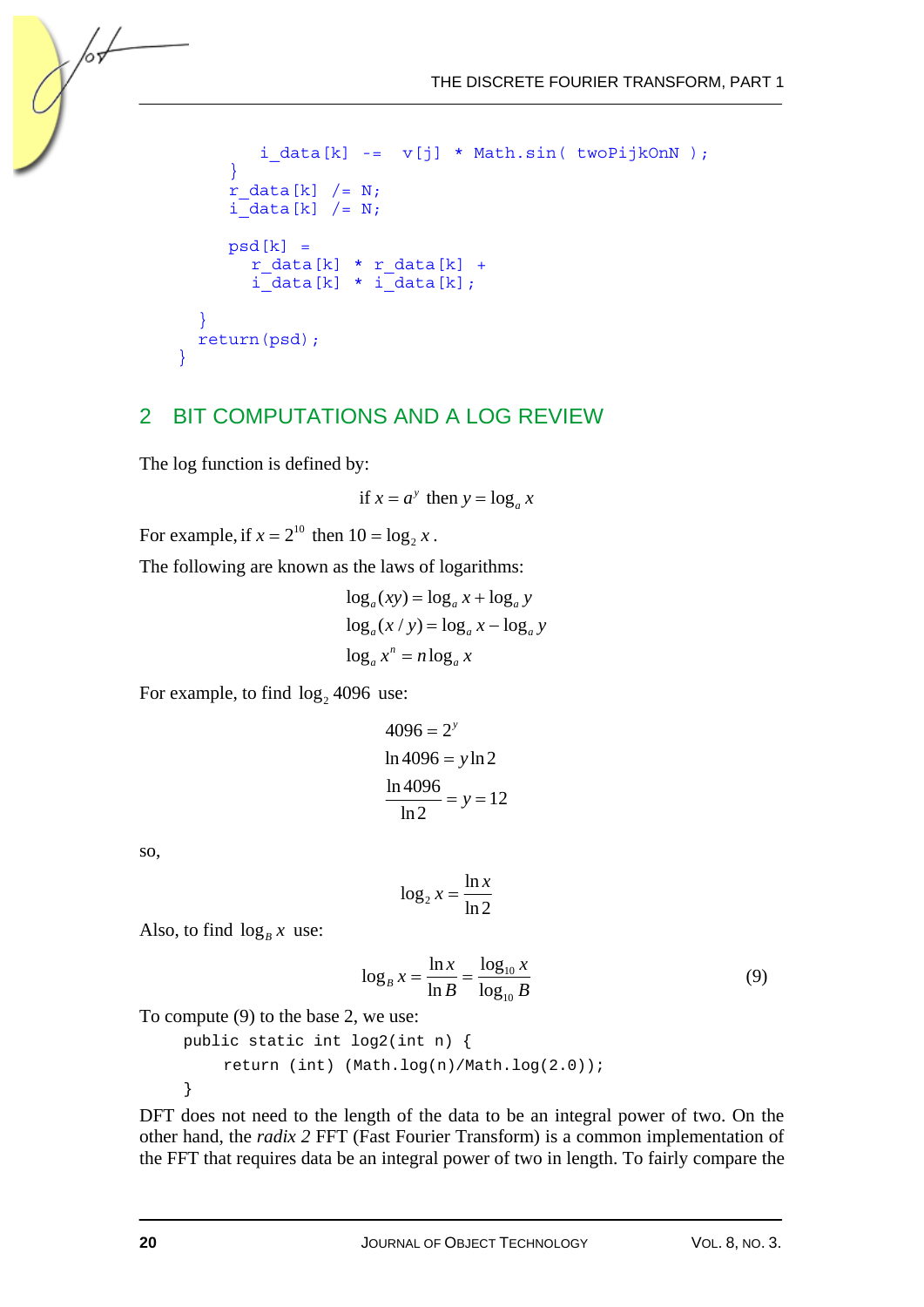performance of the DFT implementation against the FFT implementation, we must perform the same truncation for both algorithms.

### **2.1. Benchmarking the DFT**

Benchmarking is a craft that permits the measurement of hardware and software performance. One of the remarkable things about Java is that the compile-once-runanywhere attribute enables the same bytes codes to be executed on different implementations of the Java machine. In addition, we have similar Java *virtual* machines that are implemented on different hardware platforms. This enables a baseline comparison of different hardware platforms when executing the byte codes. One use of benchmarking is to measure the effect of the implementation of an algorithm on the execution time. Also of interest is the measurement of two different algorithm's execution time for the same data.

There is a difference between the performance measurement of various algorithmic *implementations* and the performance measurement of various *algorithms*. Better algorithms are generally combined with better implementations to yield performance improvement.

#### **2.2. BenchMarking the DFT method**

In this section we show how to use the Timer class to measure the execution time of the DFT. This serves both as an example of how to use the DFT and how to benchmark a method. The following example of how to use the DFT: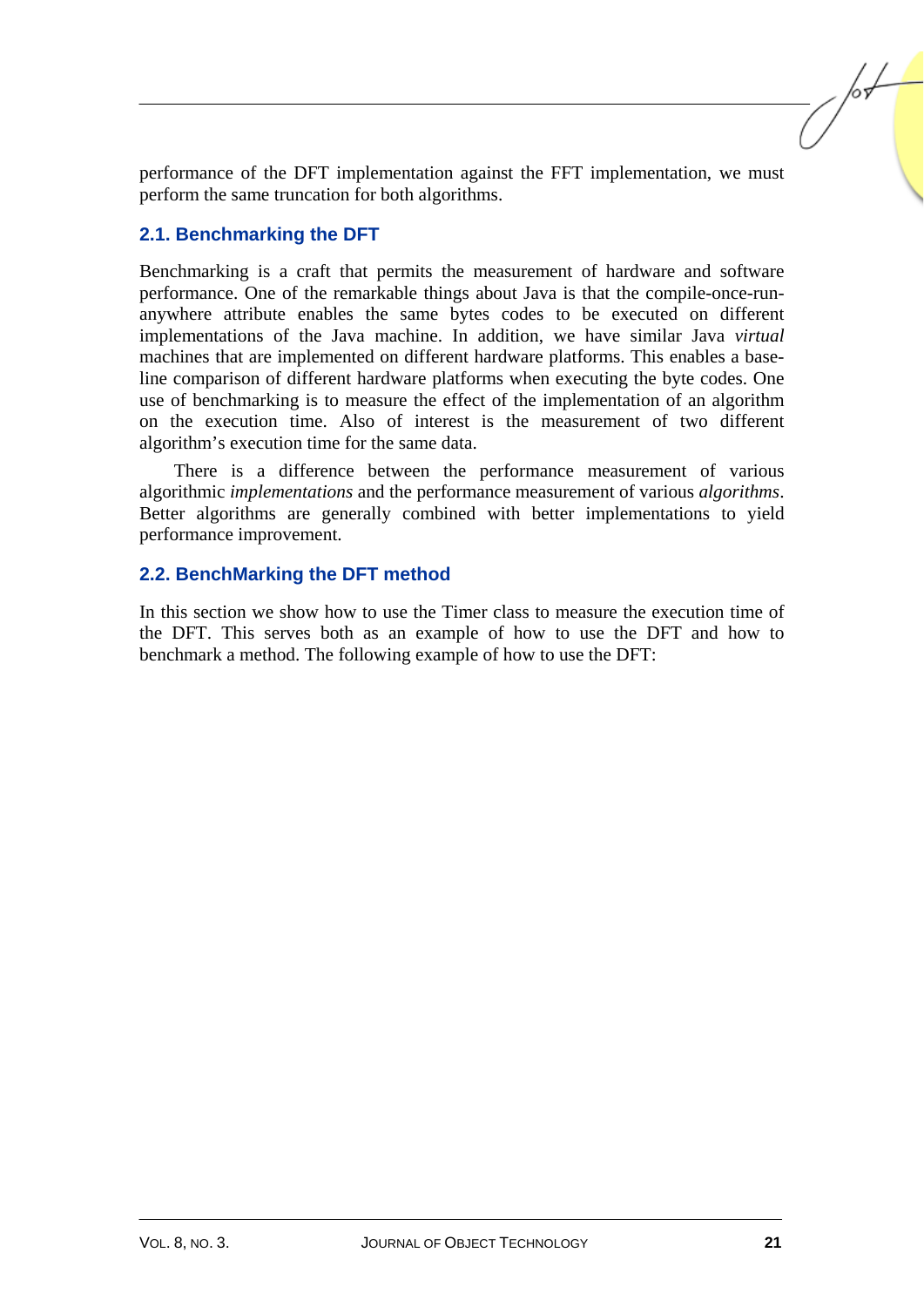```
 public void dft() { 
      FFT f = new FFT();
       double [] doubleData = ulc.getDoubleArray(); 
       double [] psd; 
 // Time the fft 
      Timer t1 = new Timer();
       t1.mark(); 
      psd=f.dft(doubleData); 
 // Stop the timer and report. 
       t1.record(); 
       System.out.println("Time to perform DFT:"); 
       t1.report(); 
       f.graphs(); 
       new DoubleGraph(psd,"psd"); 
 }
```
## 3 THE INVERSE DFT

/оъ

Recall also, that the inverse Fourier transform of *V(f)* was given by

$$
v(t) = F^{-1}[V(f)] = \int_{-\infty}^{\infty} V(f)e^{2\pi i f t} dt
$$
 (3).

In order to compute  $(3)$  for the sampled waveform of  $(1)$ , we must perform an inverse discrete time Fourier transform called the IDFT (Inverse Discrete Fourier Transform). The IDFT is given by

$$
V_k = \sum_{j=0}^{N-1} e^{2\pi i j k / N} v_j
$$
 (10).

Recall that in (4):

$$
V_k = \frac{1}{N} \sum_{j=0}^{N-1} e^{-2\pi i j k/N} v_j
$$
 (4)

the summation result is multiplied by 1/N. This is not the case in (10). In some expositions, both (10) and (4) are multiplied by  $1/\sqrt{N}$ , in order to keep the DFT and IDFT symmetric. We abandoned such an approach during development because it both complicates the presentation of the PSD and requires slightly more computation.

Substituting Euler's relation,

$$
e^{i\theta} = \cos\theta + i\sin\theta \tag{4a}
$$

into (10) results in:

$$
v_k = \sum_{j=0}^{N-1} \Big[ \cos(2\pi jk / N) + i \sin(2\pi jk / N) \Big] V_j \tag{11}
$$

The multiplication of two complex numbers result may be expressed as:

$$
z_1 z_2 = (x_1 + iy_1)(x_2 + iy_2) = x_1 x_2 - y_1 y_2 + i(x_1 y_2 + y_1 x_2)
$$
\n(11a)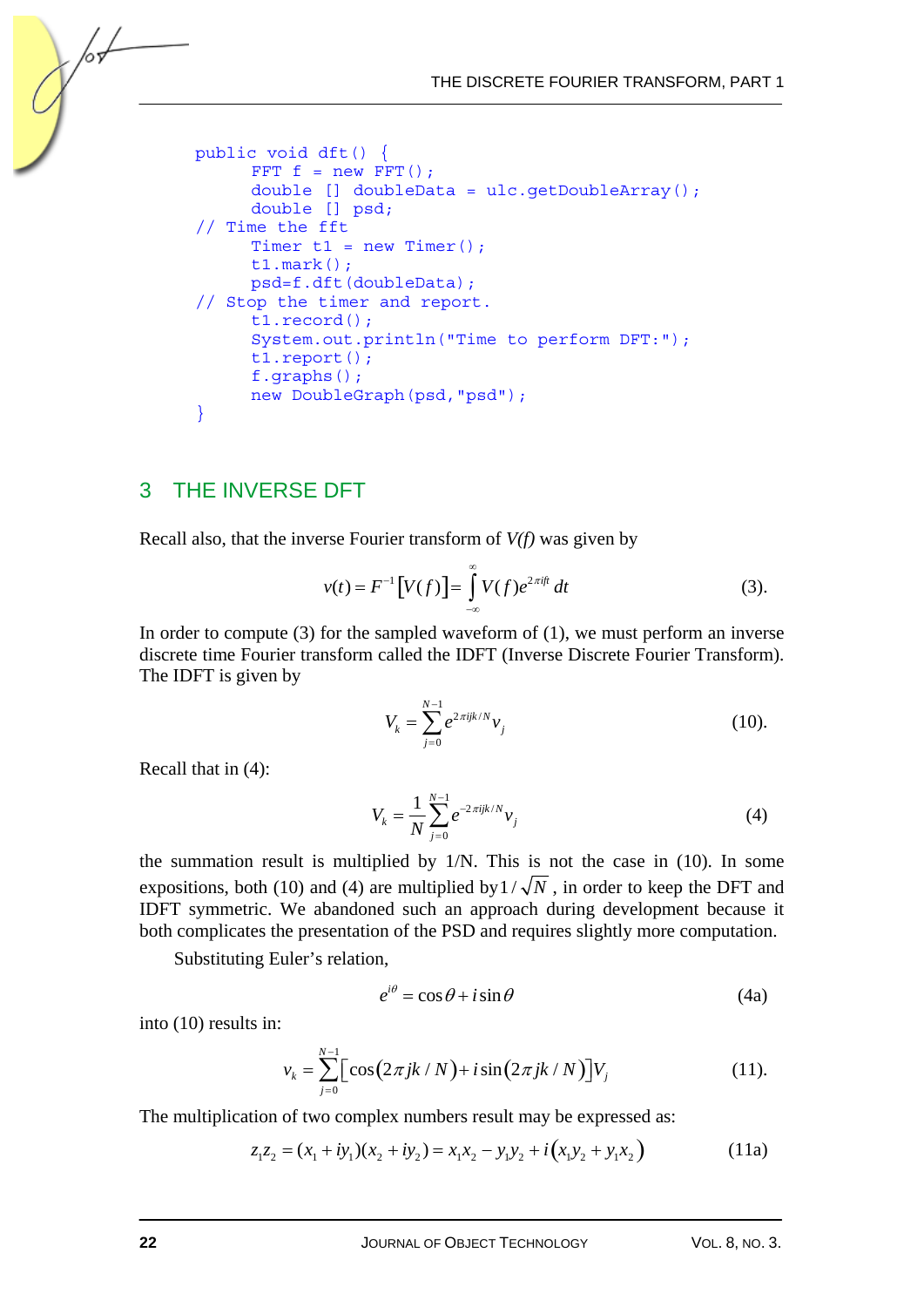Based on (11a) we conclude that the real part of  $z_1z_2$  is given by:

$$
real(z_1 z_2) = x_1 x_2 - y_1 y_2 \tag{11b}
$$

and the imaginary part of  $z_1z_2$  is given by:

$$
imaginary(z_1z_2) = x_1y_2 + y_1x_2 \tag{11c}.
$$

If we use only a real-valued signal on input (as opposed to complex-valued signal, as may be common in radar systems) we need not to compute the result in (11c). Substituting (11b) into (11) yields:

$$
real(v_k) = \sum_{j=0}^{N-1} \Big[ cos(2\pi jk / N) real(V_j) - sin(2\pi jk / N) imaginary(V_j) \Big] \qquad (12).
$$

Computing only the real part of the IDFT saves 2*N* multiplies and *N* additions for each frequency index, *k* computed in (12) than in (11). A comparison of (12) with (5),

$$
V_k = \frac{1}{N} \sum_{j=0}^{N-1} \left( \cos(2\pi jk/N) - i \sin(2\pi jk/N) \right) v_j \tag{5}
$$

shows that both take about the same amount of time to compute (something that our experiments confirm).

The following code implements the IDFT shown in (12):

```
// assume that r data and i data are
   // set. Also assume that the real 
   // value is to be returned 
public double[] idft() { 
   int N = r data.length;
   double twoPiOnN = 2 * Math.PI / N; double twoPikOnN; 
    double twoPijkOnN; 
   double v[] = new double[N]; System.out.println("Executing IDFT on "+N+" points..."); 
   for(int k=0; k<N; k++) {
           twoPikOnN = twoPionN *k;for(int j = 0; j < N; j++) {
          twoPijkOnN = twoPikOnN * j;v[k] += r data[j] * Math.cos(twoPijkOnN )
                      - i data[j] * Math.sin(twoPijkOnN );
 } 
\left\{\begin{array}{cc} 1 & 1 \\ 1 & 1 \end{array}\right\} return(v); 
  }
```
## 4 NUMERIC CHECK OF THE DFT AND IDFT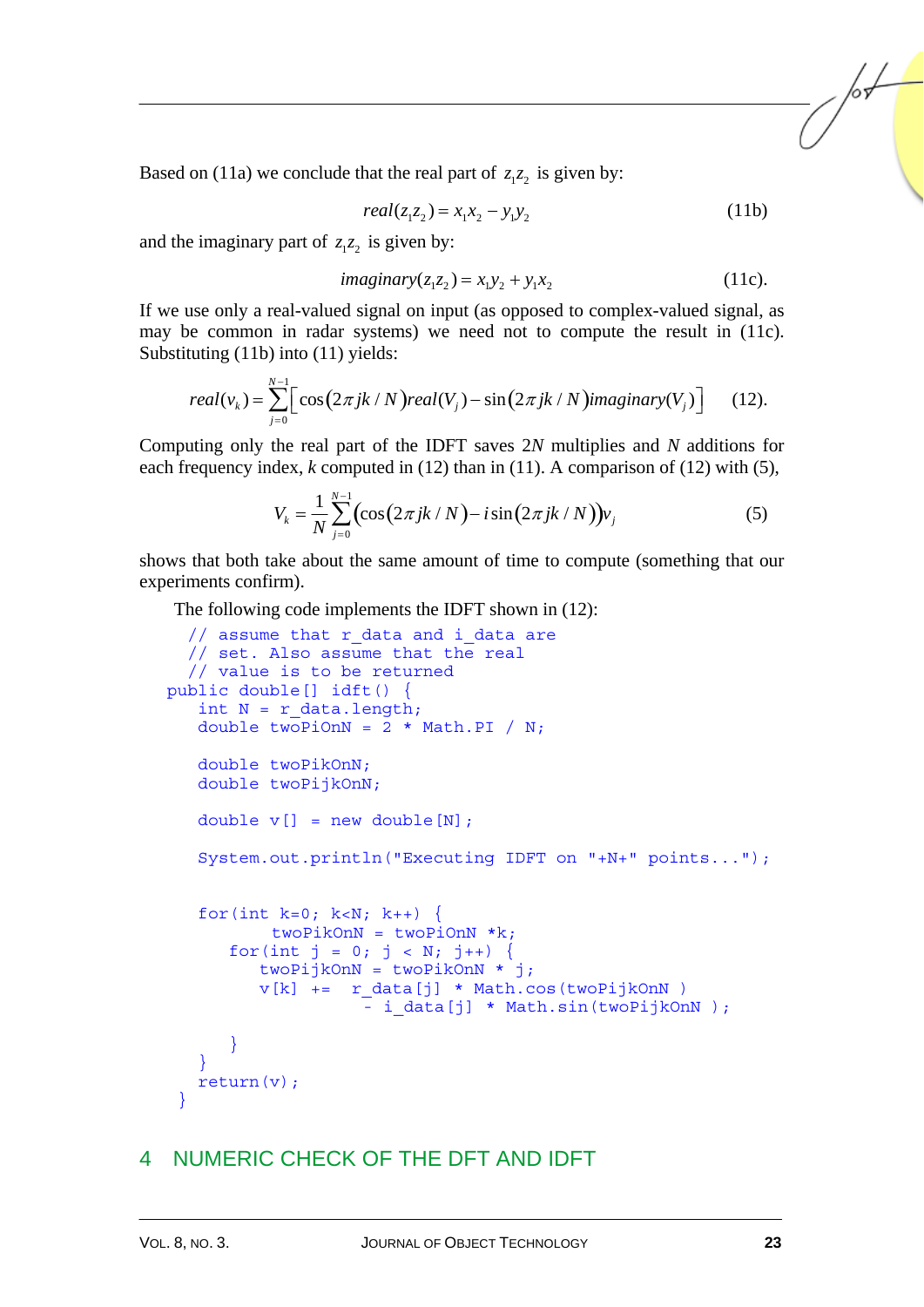A numeric check should be an integral part of every class. The FFT class contains a method called *testDFT* whose role is to verify the correctness of the DFT and IDFT implementation. With the number of samples set to 8, the testing method is able to print the input and output points for human comparison.

```
 public static void testDFT () { 
 int N = 8;
 FFT f = new FFT(N);
  double v[]; 
 double x1[] = new double[N];
 for (int j=0; j<N; j++)x1[j] = j; // take dft 
 f.df(t(x1);v = f.idft();
 System.out.println("j\tx1[j]\tre[j]\tim[j]\t v[j]");
 for (int j=0; j < N; j++) System.out.println( 
      j+"\setminus t"+
      x1[j]+" \t"+
       f.r_data[j]+"\t"+ 
      f.i data[j]+"\t"+
     v[i];
 }
```
hч

We print the intermediate DFT results to permit a detailed check against variations in implementation. Full data disclosure allows a base-line comparison between different implementations of the DFT. As we shall see in the following section, this is a comforting data result, particularly when compared with the FFT data.

```
Executing IDFT on 8 points... 
j x1[j] re[j] im[j] v[j] 
       0 0 3.5 0 -3.10862e-15 
1 1 -0.5 1.20711 1 
2 2 -0.5 0.5 2.00000 
3 3 -0.5 0.207107 3 
4 4 -0.5 0 4 
5 5 -0.500000 -0.207107 5 
6 6 -0.500000 -0.5 6 
7 7 -0.5 -1.20711 7
```
While the input is not quite the same as the output, it is quite close.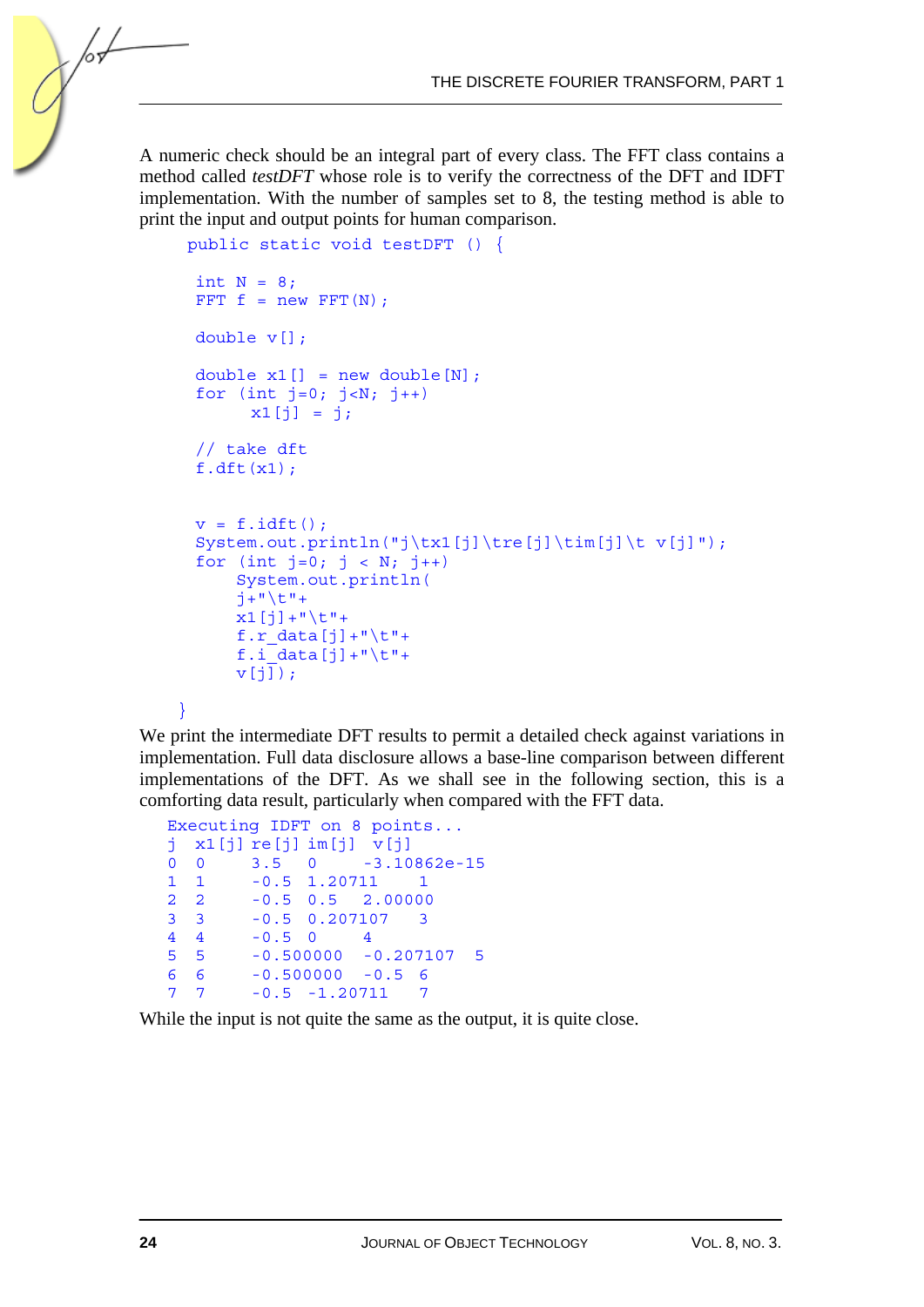| Length | Time in MS     |
|--------|----------------|
| 4      | 0              |
| 8      | 0              |
| 16     | 0              |
| 32     | $\overline{0}$ |
| 64     | O              |
| 128    | 16             |
| 256    | 16             |
| 512    | 47             |
| 1024   | 234            |
| 2048   | 859            |
| 4096   | 3219           |
| 8192   | 13281          |
| 16384  | 54282          |
| 32768  | 235046         |
| 65536  | 934375         |

Figure 1. Runtime of the DFT

Figure 1 shows the runtime of the DFT as a function of array length. The machine is a 1.5 GHz Celeron with 1 GB RAM and a 1.6.11 version of the JVM. The order N\*\*2 nature of the DFT execution time is more clearly seen in Figure 2.



Figure 2. Graph of the DFT Runtime

For the u-law CODEC, audio is sampled at 8 KHz [Lyon 08G]. A sample window of 256 samples last 32 ms, but the DFT can be performed in just 16 ms. This makes the DFT fast enough for real-time operation, using a modest machine, u-law sample rates and 32 ms windowing.

## 5 SUMMARY

The DFT is typically held as too slow for direct computation, because of its'  $O(N^{**}2)$ complexity. However, for small windows of time, on even modest machines and voice-grade single-channel 8-bit audio, we find that the computation can be fast enough for real-time processing. This was not always the case, as shown in [Lyon 97] and [Lyon 99]. In fact, it was always a given that Java was too slow for anything approaching real-time.